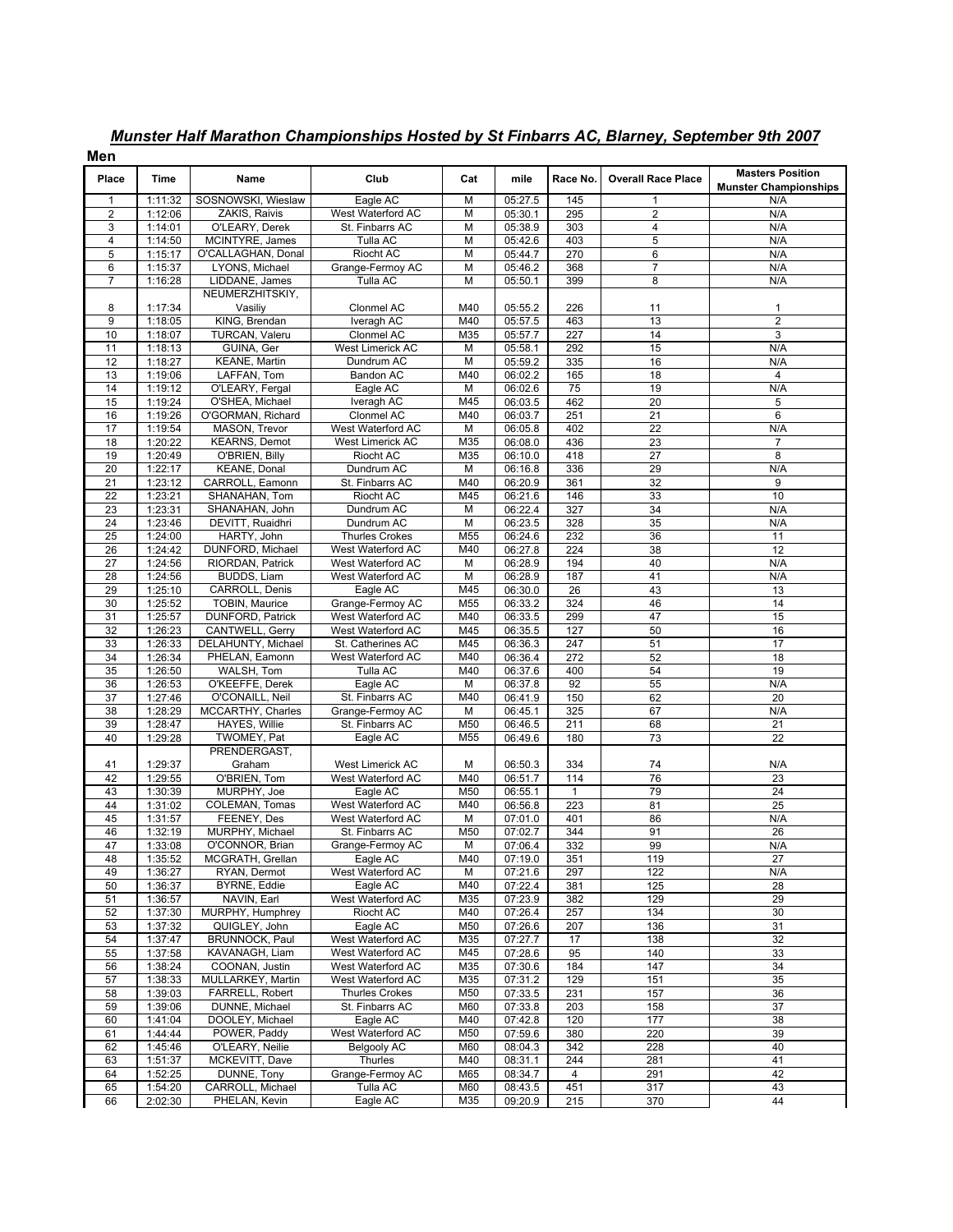| 67                | 02:29:32    | COLLINS, John         | Limerick AC           | M70             | 11:24.7 | 321      | 438                             | 45 |
|-------------------|-------------|-----------------------|-----------------------|-----------------|---------|----------|---------------------------------|----|
| <b>Categories</b> |             |                       |                       |                 |         |          |                                 |    |
|                   | <b>Time</b> | Name                  | Club                  | Category        | Mile    | Race No. | Overall<br><b>Race Position</b> |    |
| <b>Senior</b>     |             |                       |                       |                 |         |          |                                 |    |
|                   | 1:11:32     | SOSNOWSKI, Wieslaw    | Eagle AC              | M               | 05:27.5 | 145      | 1                               |    |
| $\overline{2}$    | 1:12:06     | ZAKIS, Raivis         | West Waterford AC     | M               | 05:30.1 | 295      | $\overline{2}$                  |    |
| 3                 | 1:14:01     | O'LEARY, Derek        | St. Finbarrs AC       | M               | 05:38.9 | 303      | $\overline{4}$                  |    |
| O35               |             |                       |                       |                 |         |          |                                 |    |
| 1                 | 1:18:07     | TURCAN, Valeru        | Clonmel AC            | M35             | 05:57.7 | 227      | 14                              |    |
| $\overline{2}$    | 1:20:22     | <b>KEARNS, Demot</b>  | West Limerick AC      | M35             | 06:08.0 | 436      | 23                              |    |
| 3                 | 1:20:49     | O'BRIEN, Billy        | Riocht AC             | M35             | 06:10.0 | 418      | 27                              |    |
| O40               |             |                       |                       |                 |         |          |                                 |    |
|                   |             | NEUMERZHITSKIY,       |                       |                 |         |          |                                 |    |
| 1                 | 1:17:34     | Vasiliy               | Clonmel AC            | M40             | 05:55.2 | 226      | 11                              |    |
| $\overline{2}$    | 1:18:05     | KING, Brendan         | Iveragh AC            | M40             | 05:57.5 | 463      | 13                              |    |
| 3                 | 1:19:06     | LAFFAN, Tom           | Bandon AC             | M40             | 06:02.2 | 165      | $\overline{18}$                 |    |
| $\overline{045}$  |             |                       |                       |                 |         |          |                                 |    |
| 1                 | 1:19:24     | O'SHEA, Michael       | Iveragh AC            | M45             | 06:03.5 | 462      | 20                              |    |
| $\overline{2}$    | 1:23:21     | SHANAHAN, Tom         | Riocht AC             | M45             | 06:21.6 | 146      | 33                              |    |
| 3                 | 1:25:10     | <b>CARROLL, Denis</b> | Eagle AC              | M45             | 06:30.0 | 26       | 43                              |    |
| <b>O50</b>        |             |                       |                       |                 |         |          |                                 |    |
| 1                 | 1:28:47     | <b>HAYES, Willie</b>  | St. Finbarrs AC       | M50             | 06:46.5 | 211      | 68                              |    |
| $\overline{2}$    | 1:30:39     | MURPHY, Joe           | Eagle AC              | M50             | 06:55.1 | 1        | 79                              |    |
| 3                 | 1:32:19     | MURPHY, Michael       | St. Finbarrs AC       | M50             | 07:02.7 | 344      | 91                              |    |
| O55               |             |                       |                       |                 |         |          |                                 |    |
| 1                 | 1:24:00     | HARTY, John           | <b>Thurles Crokes</b> | M <sub>55</sub> | 06:24.6 | 232      | 36                              |    |
| $\overline{2}$    | 1:25:52     | TOBIN, Maurice        | Grange-Fermoy AC      | M <sub>55</sub> | 06:33.2 | 324      | 46                              |    |
| 3                 | 1:29:28     | TWOMEY, Pat           | Eagle AC              | M <sub>55</sub> | 06:49.6 | 180      | 73                              |    |
| <b>O60</b>        |             |                       |                       |                 |         |          |                                 |    |
| 1                 | 1:39:06     | DUNNE, Michael        | St. Finbarrs AC       | M60             | 07:33.8 | 203      | 158                             |    |
| $\overline{2}$    | 1:45:46     | O'LEARY, Neilie       | <b>Belgooly AC</b>    | M60             | 08:04.3 | 342      | 228                             |    |
| 3                 | 1:54:20     | CARROLL, Michael      | Tulla AC              | M60             | 08:43.5 | 451      | 317                             |    |
| <b>O65</b>        |             |                       |                       |                 |         |          |                                 |    |
|                   | 1:52:25     | DUNNE, Tony           | Grange-Fermoy AC      | M65             | 08:34.7 | 4        | 291                             |    |
| O70               |             |                       |                       |                 |         |          |                                 |    |
| 1                 | 02:29:32    | COLLINS, John         | Limerick AC           | M70             | 11:24.7 | 321      | 438                             |    |

|                |                       | Club Results - First 3 athletes over the line scored |               |
|----------------|-----------------------|------------------------------------------------------|---------------|
|                | <b>Senior Club</b>    | <b>Places</b>                                        | <b>Points</b> |
| 1              | Clonmel AC            | 8,10,16                                              | 34            |
| $\overline{2}$ | Eagle AC A            | 1,14,29                                              | 44            |
| 3              | West Waterford AC A   | 2,17,26                                              | 45            |
| 4              | Riocht AC             | 5,19,22                                              | 46            |
| 5              | Tulla AC              | 4.7.35                                               | 46            |
| 6              | Dundrum AC            | 12,20,23                                             | 55            |
| 7              | St. Finbarrs AC A     | 3,21,37                                              | 61            |
| 8              | West Limerick AC      | 11,18,41                                             | 70            |
| 9              | Grange-Fermoy AC      | 6,30,38                                              | 74            |
| 10             | West Waterford AC B   | 27.28.31                                             | 86            |
| 11             | West Waterford AC C   | 32,34,42                                             | 108           |
| 12             | Eagle AC B            | 36,40,43                                             | 119           |
| 13             | West Waterford AC D   | 44,45,49                                             | 138           |
| 14             | St. Finbarrs AC B     | 39,46,59                                             | 144           |
| 15             | <b>Thurles Crokes</b> | 25.58,63                                             | 146           |
| 16             | Eagle AC C            | 48.50.53                                             | 151           |
| 17             | West Waterford AC E   | 51,54,55                                             | 160           |
| 18             | West Waterford AC F   | 56.57.61                                             | 174           |

|    | Club Results - First 3 athletes over the line scored |               |               |  |  |  |
|----|------------------------------------------------------|---------------|---------------|--|--|--|
|    | <b>Masters Club</b>                                  | <b>Places</b> | <b>Points</b> |  |  |  |
|    | Clonmel AC                                           | 1,3,6         | 10            |  |  |  |
| 2  | West Waterford AC A                                  | 12,15,16      | 43            |  |  |  |
| 3  | Riocht AC                                            | 8,10,30       | 48            |  |  |  |
| 4  | St. Finbarrs AC                                      | 9,20,21       | 50            |  |  |  |
| 5  | Eagle AC A                                           | 13,22,24      | 59            |  |  |  |
| 6  | West Waterford AC B                                  | 18,23,25      | 66            |  |  |  |
|    | Eagle AC B                                           | 27,28,31      | 86            |  |  |  |
| 8  | <b>Thurles Crokes</b>                                | 11,36,41      | 88            |  |  |  |
| 9  | West Waterford AC C                                  | 29,32,33      | 94            |  |  |  |
| 10 | West Waterford AC D                                  | 34,35,39      | 108           |  |  |  |

Women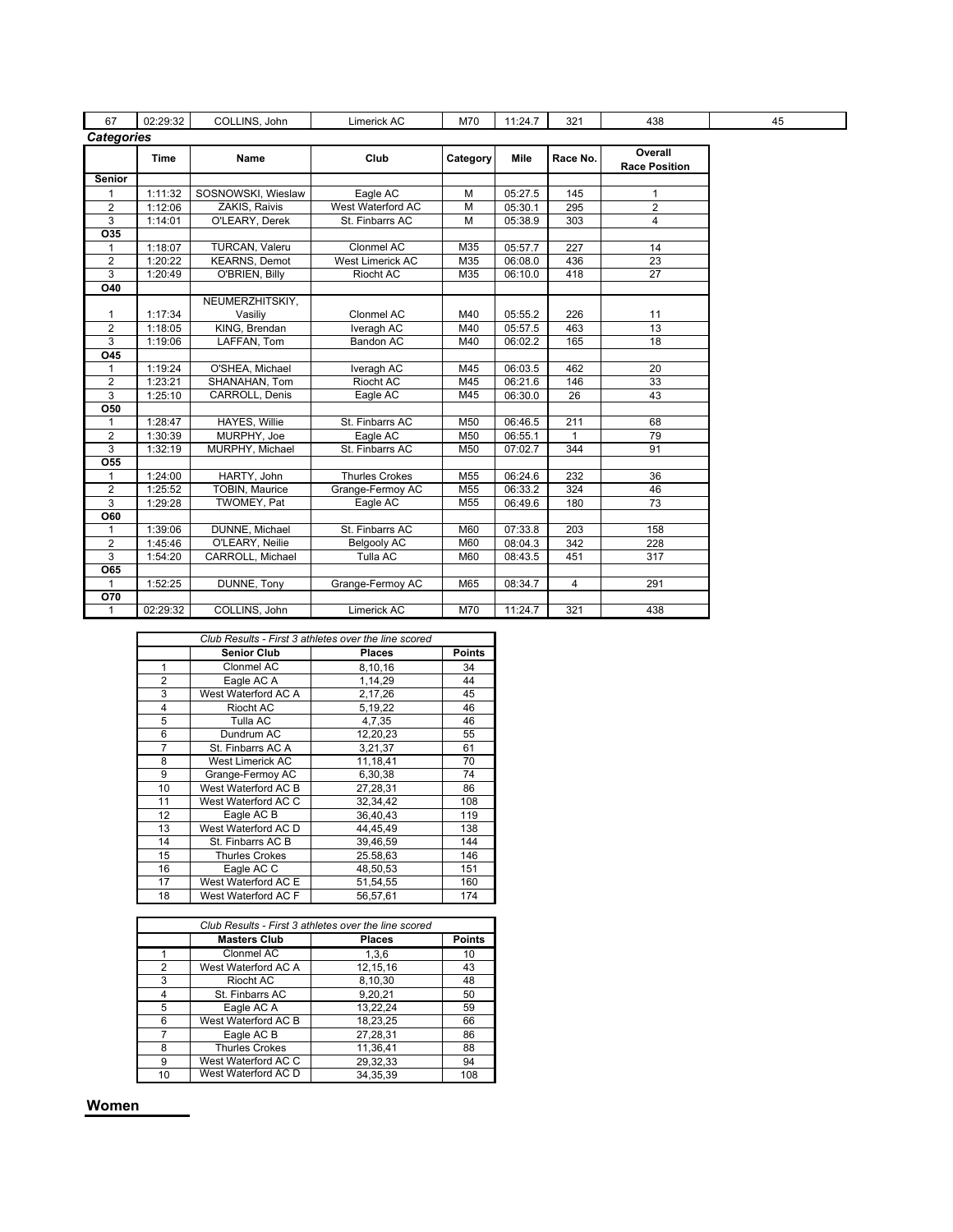| Place<br>$\mathbf{1}$<br>$\overline{2}$ | Time<br>1:26:56 | <b>Name</b>           | Club               | Cat             | mile    | Race No.         | <b>Overall Race Place</b> |                              |
|-----------------------------------------|-----------------|-----------------------|--------------------|-----------------|---------|------------------|---------------------------|------------------------------|
|                                         |                 |                       |                    |                 |         |                  |                           | <b>Munster Championships</b> |
|                                         |                 | HOLLAND, Ann-Marie    | Eagle AC           | F               | 06:38.0 | $\overline{18}$  | 56                        | N/A                          |
|                                         | 1:29:10         | SWEENEY, Mary         | St. Finbarrs AC    | F45             | 06:48.3 | 163              | 72                        | $\mathbf{1}$                 |
| 3                                       | 1:35:40         | MCEVOY, Angela        | St. Finbarrs AC    | F40             | 07:18.0 | 186              | 117                       | $\overline{2}$               |
| $\overline{4}$                          | 1:38:12         | MURPHY, Esther        | St. Finbarrs AC    | F               | 07:29.6 | 112              | 143                       | N/A                          |
| 5                                       | 1:39:00         | DUKELOW, Fiona        | Midleton AC        | F35             | 07:33.3 | 156              | 155                       | 3                            |
| 6                                       | 1:39:02         | DRENNAN, Sally        | Midleton AC        | F40             | 07:33.5 | 426              | 156                       | $\overline{\mathbf{4}}$      |
| $\overline{7}$                          | 1:39:54         | O'BRIEN, Patricia     | Grange-Fermoy AC   | F               | 07:37.4 | 323              | 167                       | N/A                          |
| 8                                       | 1:40:23         | MURPHY, Mary          | St. Finbarrs AC    | F45             | 07:39.6 | 162              | 170                       | 5                            |
| 9                                       | 1:40:27         | FOLEY, Maureen        | <b>Bilboa AC</b>   | F35             | 07:39.9 | 445              | 172                       | 6                            |
|                                         |                 | MCGARRY-LEAHY,        |                    |                 |         |                  |                           |                              |
| 10                                      | 1:41:30         | Sharon                | St. Finbarrs AC    | F               | 07:44.8 | 178              | 182                       | N/A                          |
| 11                                      | 1:42:01         | FINN, Deirdre         | Nenagh Olympic AC  | F40             | 07:47.1 | 151              | 187                       | $\overline{7}$               |
| 12                                      | 1:42:16         | WALL, Norma           | West Waterford AC  | F               | 07:48.3 | 301              | 189                       | N/A                          |
| 13                                      | 1:42:36         | DUNFORD, Ann          | West Waterford AC  | F40             | 07:49.8 | 300              | 197                       | 8                            |
| 14                                      | 1:42:38         | DINAN, Margo          | St. Finbarrs AC    | F35             | 07:49.9 | 177              | 199                       | $\overline{9}$               |
| 15                                      | 1:42:55         | MANGAN, Geraldine     | St. Finbarrs AC    | F35             | 07:51.2 | 31               | 202                       | 10                           |
| 16                                      | 1:44:28         | KENNY, Karen          | Grange-Fermoy AC   | F               | 07:58.3 | $\overline{377}$ | 214                       | N/A                          |
| 17                                      | 1:45:35         | ROCHE, Aine           | Clonmel AC         | F               | 08:03.4 | 252              | 224                       | N/A                          |
| 18                                      | 1:45:36         | O'GORMAN, Miriam      | Clonmel AC         | F35             | 08:03.5 | 254              | 225                       | 11                           |
| 19                                      | 1:46:58         | FITZGERALD, Mary      | Grange-Fermoy AC   | F               | 08:09.8 | 331              | 237                       | N/A                          |
| 20                                      | 1:47:01         | <b>TWOHIG, Monica</b> | Eagle AC           | F40             | 08:10.0 | 102              | 238                       | $\overline{12}$              |
| 21                                      | 1:48:15         | RYAN, Karan           | West Waterford AC  | F               | 08:15.7 | 298              | 252                       | N/A                          |
| 22                                      | 1:49:26         | COTTER, Mary          | Eagle AC           | F40             | 08:21.1 | 201              | 266                       | 13                           |
| 23                                      | 1:52:10         | <b>KERLEY, Sile</b>   | Riocht AC          | F40             | 08:33.6 | 113              | 289                       | $\overline{14}$              |
| $\overline{24}$                         | 1:52:19         | MULCAHY, Mary         | St. Finbarrs AC    | F45             | 08:34.3 | 105              | 290                       | 15                           |
| 25                                      | 1:52:34         | O'DOHERTY, Maura      | <b>Midleton AC</b> | F35             | 08:35.4 | 98               | 293                       | 16                           |
| 26                                      | 1:52:44         | <b>BYRNE, Sheila</b>  | Eagle AC           | F35             | 08:36.2 | 507              | 297                       | 17                           |
| 27                                      | 1:54:40         | HOULIHAN, Celia       | Eagle AC           | F35             | 08:45.0 | 390              | 320                       | 19                           |
| 28                                      | 1:55:10         | <b>WHELAN, Sarah</b>  | Clonmel AC         | F               | 08:47.3 | 253              | 322                       | N/A                          |
| 29                                      | 1:55:11         | MURNANE, Fran         | Dundrum AC         | F40             | 08:47.4 | 330              | 323                       | 20                           |
| 30                                      | 1:59:58         | O'RIORDAN, Fiona      | Eagle AC           | F35             | 09:09.3 | 214              | 352                       | 21                           |
| 31                                      | 1:59:59         | MCGRATH, Jane         | Eagle AC           | F45             | 09:09.4 | 34               | 353                       | 23                           |
| 32                                      | 2:00:00         | LEAHY, Caitriona      | Eagle AC           | F               | 09:09.5 | 438              | 354                       | N/A                          |
| 33                                      | 2:02:40         | ROHAN, Margaret       | Midleton AC        | F <sub>50</sub> | 09:21.7 | 149              | 371                       | 24                           |
| 34                                      | 2:04:57         | <b>BYRNE, Francis</b> | <b>Riocht AC</b>   | F <sub>50</sub> | 09:32.1 | 435              | 382                       | 25                           |
| 35                                      | 2:07:03         | DUNNE, Maggie         | Grange-Fermoy AC   | F60             | 09:41.8 | 5                | 394                       | 26                           |
| 36                                      | 2:07:56         | MORONEY, Ann          | West Waterford AC  | F <sub>50</sub> | 09:45.8 | 312              | 400                       | $\overline{27}$              |
| $\overline{37}$                         | 2:10:52         | MCCARTHY, Joan        | Midleton AC        | F45             | 09:59.2 | 122              | 410                       | 28                           |
| 38                                      | 2:20:06         | GOUGH, Terri          | West Waterford AC  | F60             | 10:41.5 | 313              | 420                       | 29                           |
| 39                                      | 2:22:04         | REID, Tina            | Riocht AC          | F40             | 10:50.5 | 434              | 422                       | 30                           |
| 40                                      | 2:23:09         | WALSH, Mary           | Midleton AC        | F45             | 10:55.5 | 185              | 428                       | 31                           |

## **Categories**

|                | <b>Time</b> | Name                  | Club              | Category        | Mile    | Race No. | Overall              |
|----------------|-------------|-----------------------|-------------------|-----------------|---------|----------|----------------------|
|                |             |                       |                   |                 |         |          | <b>Race Position</b> |
| <b>Senior</b>  |             |                       |                   |                 |         |          |                      |
|                | 1:26:56     | HOLLAND, Ann-Marie    | Eagle AC          | F               | 06:38.0 | 18       | 56                   |
| $\overline{2}$ | 1:38:12     | MURPHY, Esther        | St. Finbarrs AC   | F               | 07:29.6 | 112      | 143                  |
| 3              | 1:39:54     | O'BRIEN, Patricia     | Grange-Fermoy AC  | F               | 07:37.4 | 323      | 167                  |
| O35            |             |                       |                   |                 |         |          |                      |
|                | 1:39:00     | DUKELOW, Fiona        | Midleton AC       | F35             | 07:33.3 | 156      | 155                  |
| $\overline{2}$ | 1:40:27     | FOLEY, Maureen        | <b>Bilboa AC</b>  | F35             | 07:39.9 | 445      | 172                  |
| 3              | 1:42:38     | DINAN, Margo          | St. Finbarrs AC   | F35             | 07:49.9 | 177      | 199                  |
| O40            |             |                       |                   |                 |         |          |                      |
|                | 1:35:40     | MCEVOY, Angela        | St. Finbarrs AC   | F40             | 07:18.0 | 186      | 117                  |
| $\overline{2}$ | 1:39:02     | DRENNAN, Sally        | Midleton AC       | F40             | 07:33.5 | 426      | 156                  |
| 3              | 1:42:01     | FINN, Deirdre         | Nenagh Olympic AC | F40             | 07:47.1 | 151      | 187                  |
| O45            |             |                       |                   |                 |         |          |                      |
|                | 1:29:10     | SWEENEY, Mary         | St. Finbarrs AC   | F45             | 06:48.3 | 163      | $\overline{72}$      |
| 2              | 1:40:23     | MURPHY, Mary          | St. Finbarrs AC   | F45             | 07:39.6 | 162      | 170                  |
| 3              | 1:59:59     | MCGRATH, Jane         | Eagle AC          | F45             | 09:09.4 | 34       | 353                  |
| <b>O50</b>     |             |                       |                   |                 |         |          |                      |
|                | 2:02:40     | ROHAN, Margaret       | Midleton AC       | F50             | 09:21.7 | 149      | 371                  |
| $\overline{2}$ | 2:04:57     | <b>BYRNE, Francis</b> | Riocht AC         | F <sub>50</sub> | 09:32.1 | 435      | 382                  |
| 3              | 2:07:56     | MORONEY, Ann          | West Waterford AC | F <sub>50</sub> | 09:45.8 | 312      | 400                  |
| <b>O60</b>     |             |                       |                   |                 |         |          |                      |
|                | 2:07:03     | DUNNE, Maggie         | Grange-Fermoy AC  | F60             | 09:41.8 | 5        | 394                  |
| $\overline{2}$ | 2:20:06     | GOUGH, Terri          | West Waterford AC | F60             | 10:41.5 | 313      | 420                  |

| Club Results - First 3 athletes over the line scored |                    |               |               |  |  |
|------------------------------------------------------|--------------------|---------------|---------------|--|--|
|                                                      | <b>Senior Club</b> | <b>Places</b> | <b>Points</b> |  |  |
|                                                      | St. Finbarrs AC A  | 2.3.4         |               |  |  |